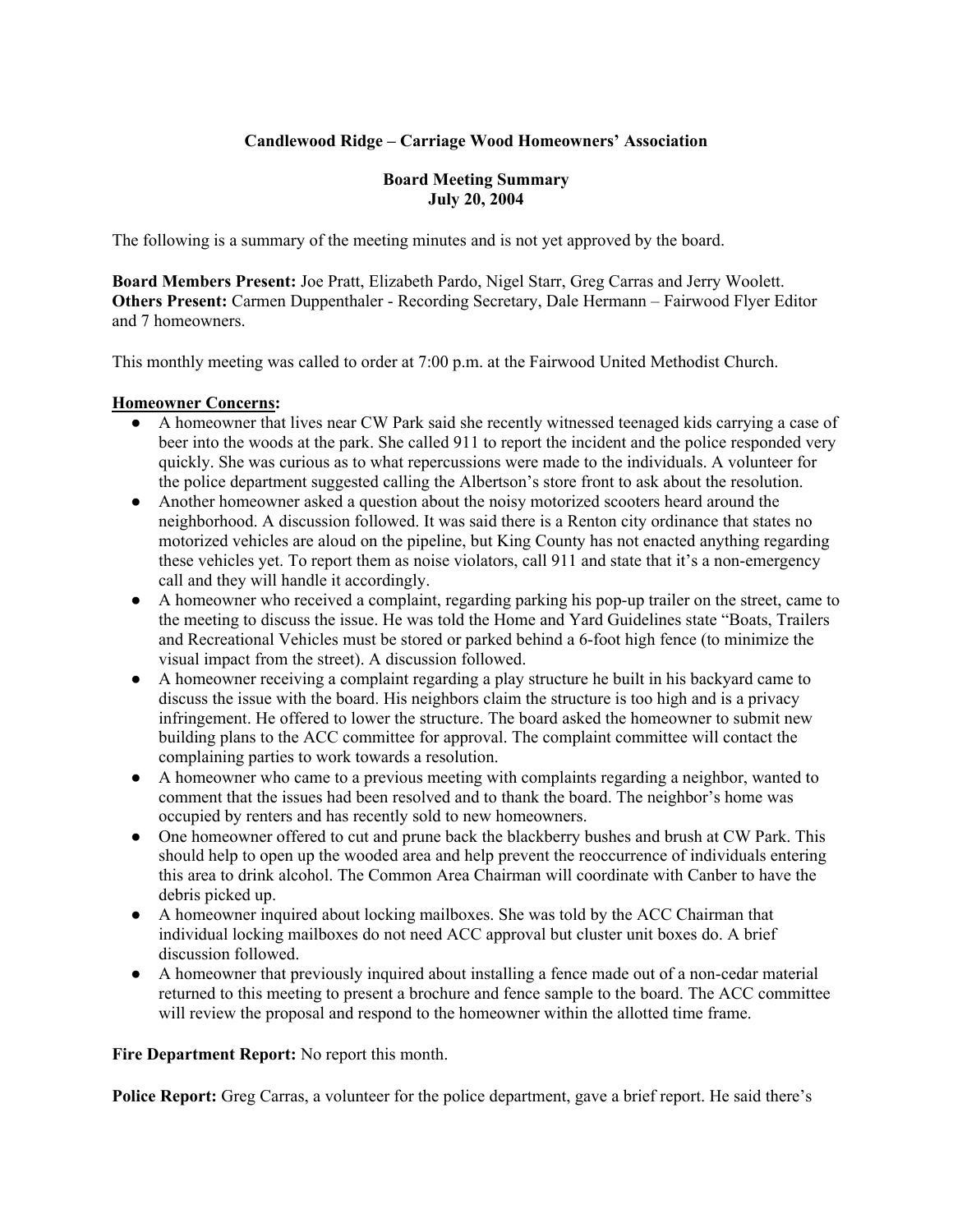been evidence of a transient on the pipeline in CW near the daycare on Petrovitsky road. Homeowners that see this individual are asked to call 911 and report it to the police.

**Approval of Last Month's Minutes:** A motion was made to approve the June minutes. It was seconded and passed. Per our attorney's advice, signing of the minutes took place by the board.

## **Old Business:**

• Neighborhood Traffic Safety – A homeowner is currently working with King County to have Pedestrian Crossing signs installed where the pipeline crosses  $149<sup>th</sup>$  Ave. SE in CW. The signs should help motorists identify that pedestrians and bike riders regularly cross here. The signs will soon be installed.

The HOA has been approved and qualified for installation, by King County, of the blue neighborhood speed limit signs, which read, "*Please Drive Carefully For Our Children's Sake".*  The signs will soon be placed near each of our entrances. Contact the HOA for more information.

● A brief discussion concerning park usage took place. It was said that a written policy concerning park rules might need to be established. Liability issues are of concern. The President is currently inquiring with neighboring HOA's regarding park usage policies they may have.

# **New Business:**

• Dale Hermann, Editor of the Fairwood Flyer, came to visit this monthly meeting. He wanted to publicly apologize for unintentionally leaving out the May minutes and other documents that were submitted for publication in last month's flyer. He was also there to explain the process of putting the flyer together and to answer any questions that were asked.

**Legal and Insurance Report:** Chairman not present to give a report this month.

### **Common Areas Report:**

- At the request of Cedar River Water & Sewer District, Canber was authorized to remove a bush and prune some others at the CR park entrance on  $157<sup>th</sup>$  Ave. SE, to provide access to the sewer manhole located there. The Sewer District brought to our attention, three additional sewer manholes located in cul-de-sac islands in CR that need to be cleared of trees.
- The following tree work was completed:
	- 1. Little Joe's Tree Service removed and pruned the trees in CR Park and CR entrance as recommended by the Arborist. They also removed additional trees in CW Park.
	- 2. Alpine Tree Service removed dangerous trees and brush from the eastern side of CW Park reported by homeowners in that area.
- Canber was authorized to repair several sprinkler heads in CR Park that had been broken by vandals.

**Fire Hydrant Reminder:** It has been noted that several of the fire hydrants in our neighborhood do not meet King County rules and regulations because of vegetation placed around them by homeowners. The rules and regulations require:

- 1. A 36-inch clearance area around the hydrant to allow for operation of the hydrant.
- 2. They are not to be obstructed by any structure or vegetation nor shall the visibility of the hydrant be impaired for a distance of 50-feet in the direction of vehicular approach.

**Architectural Report:** The ACC chairman gave a report. The committee has received 26 applications since 5/18/04. 6 are pending under review and 20 have been approved as follows: 2 Sheds, 2 Fences, 7 Roofs, 8 Exterior Paint, 1 Window Replacement and 1 Garage Doors.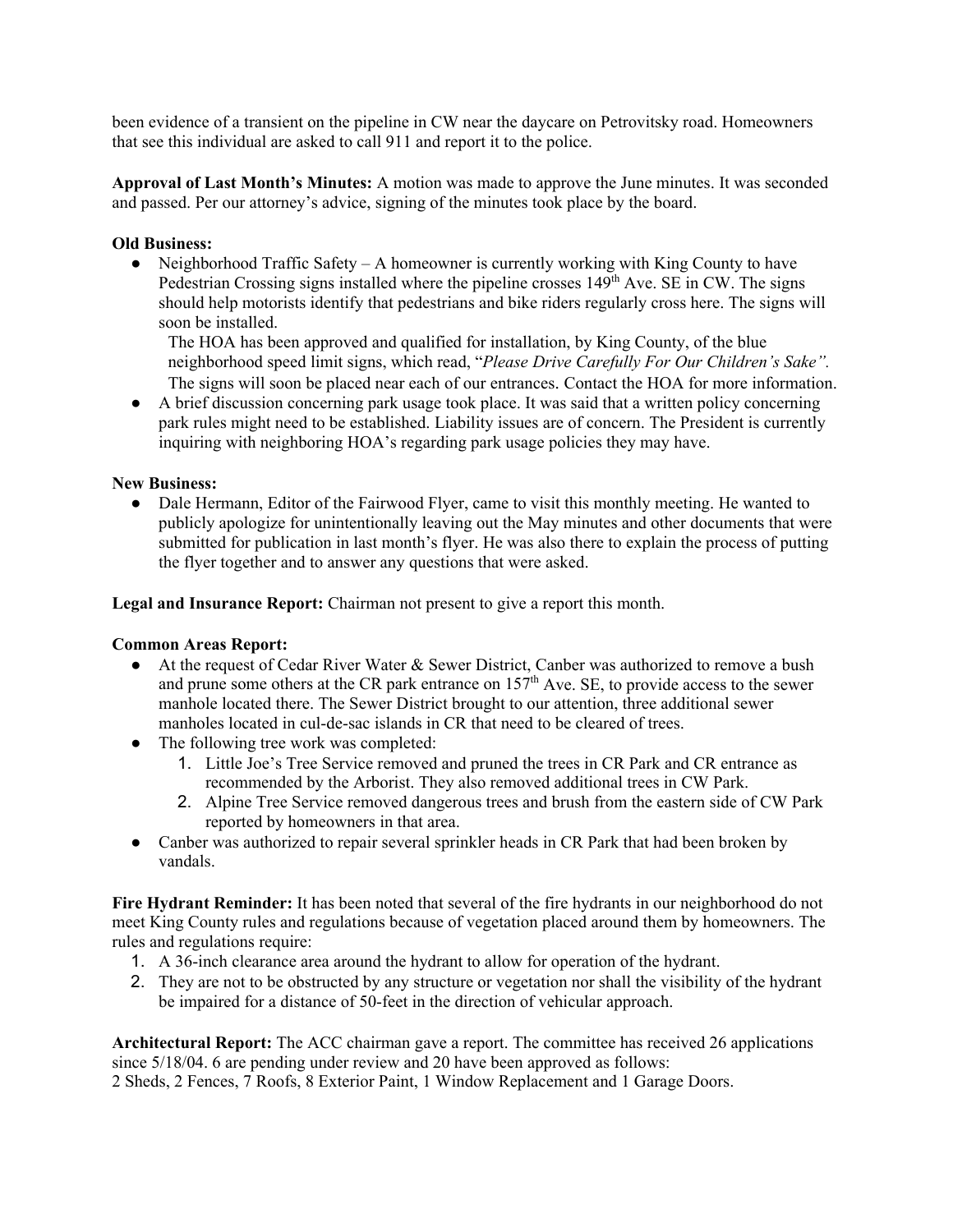**Complaints Negotiations Report:** The complaint chairperson gave a report. Currently there are 23 new complaints and 10 pending complaints in process. One other pending complaint has been sent to our attorney. Two complaints have been closed.

**Treasurer's Report:** The Treasurer was not present to give a report. The President presented the June budget comparison report. It was reviewed and briefly discussed.

#### **Committee Reports:**

Rules & Regulations Subcommittee – At tonight's meeting, signing of the following documents took place by the board:

- Guidelines for Enforcement
- No Business Use Enforcement Policy

The Welcoming Committee – has 9 new homeowners to greet this month. If you are new to the neighborhood and would like an HOA information packet, contact Carmen at (425) 277-4280.

The Candlewood Ridge Park Path Subcommittee – The capital improvement fund report was presented. A discussion took place on funding the path. The committee has received and reviewed 4 company bids to complete the project using asphalt, to date. The board talked about the different options and suggestions they have received. It was said the bids are good through the end of August and the price could possibility go up to complete the project after that date, due to the changing weather.

Block Watch Committee - our neighborhood has a block watch program to discourage crime in our area. This effective program has neighbors working together to prevent crime by watching out for each other's homes and property, and by promptly reporting unusual incidents to the police. Volunteers for block watch captains are needed. Please contact the HOA if interested in participating in this committee at (425) 227-4227.

**Special Topics:** Web and Email address: Email - crcwhoa@hotmail.com Web - www.geocities.com/crcwhoa

A motion was made to adjourn the meeting at 9:06 p.m.

### **Next Board Meetings:**

8/17/04 – 7:00 p.m. at the Fairwood United Methodist Church. 9/21/04 – 7:00 p.m. at the Fairwood United Methodist Church. 10/19/04 – 7:00 p.m. at the Fairwood United Methodist Church. All Homeowners are welcome to attend. (425) 227-4227

# **Candlewood Ridge / Carriage Wood Announcements & Reminders**

Fire Hydrant Reminder: It has been noted that several of the fire hydrants in our neighborhood do not meet King County rules and regulations because of vegetation placed around them by homeowners. The rules and regulations require:

3. A 36-inch clearance area around the hydrant to allow for operation of the hydrant.